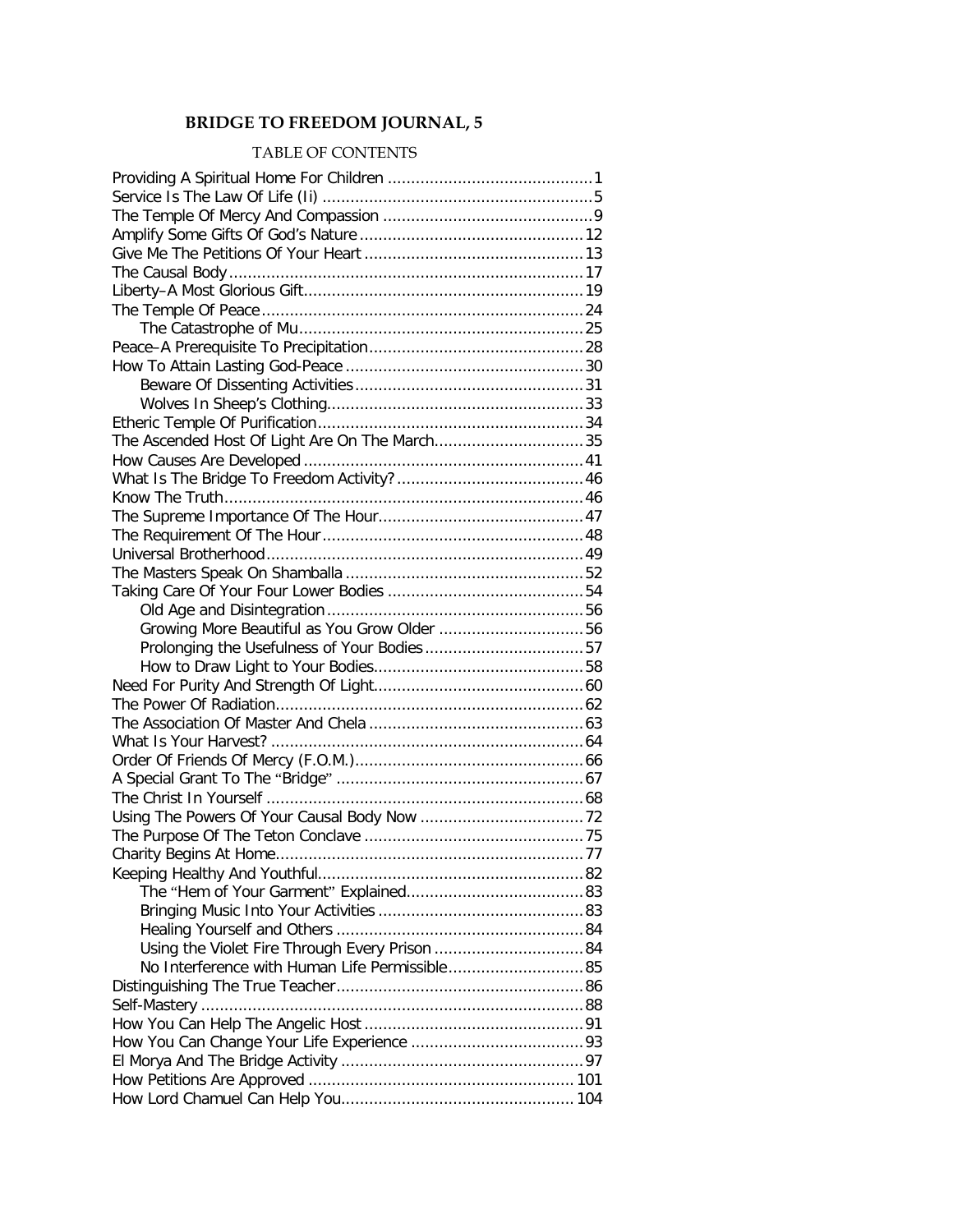| Suggested Decree for the Body Elemental  180 |  |
|----------------------------------------------|--|
|                                              |  |
|                                              |  |
|                                              |  |
|                                              |  |
|                                              |  |
|                                              |  |
|                                              |  |
|                                              |  |
|                                              |  |
|                                              |  |
|                                              |  |
|                                              |  |
|                                              |  |
|                                              |  |
|                                              |  |
|                                              |  |
|                                              |  |
|                                              |  |
|                                              |  |
|                                              |  |
|                                              |  |
|                                              |  |
|                                              |  |
|                                              |  |
|                                              |  |
|                                              |  |
|                                              |  |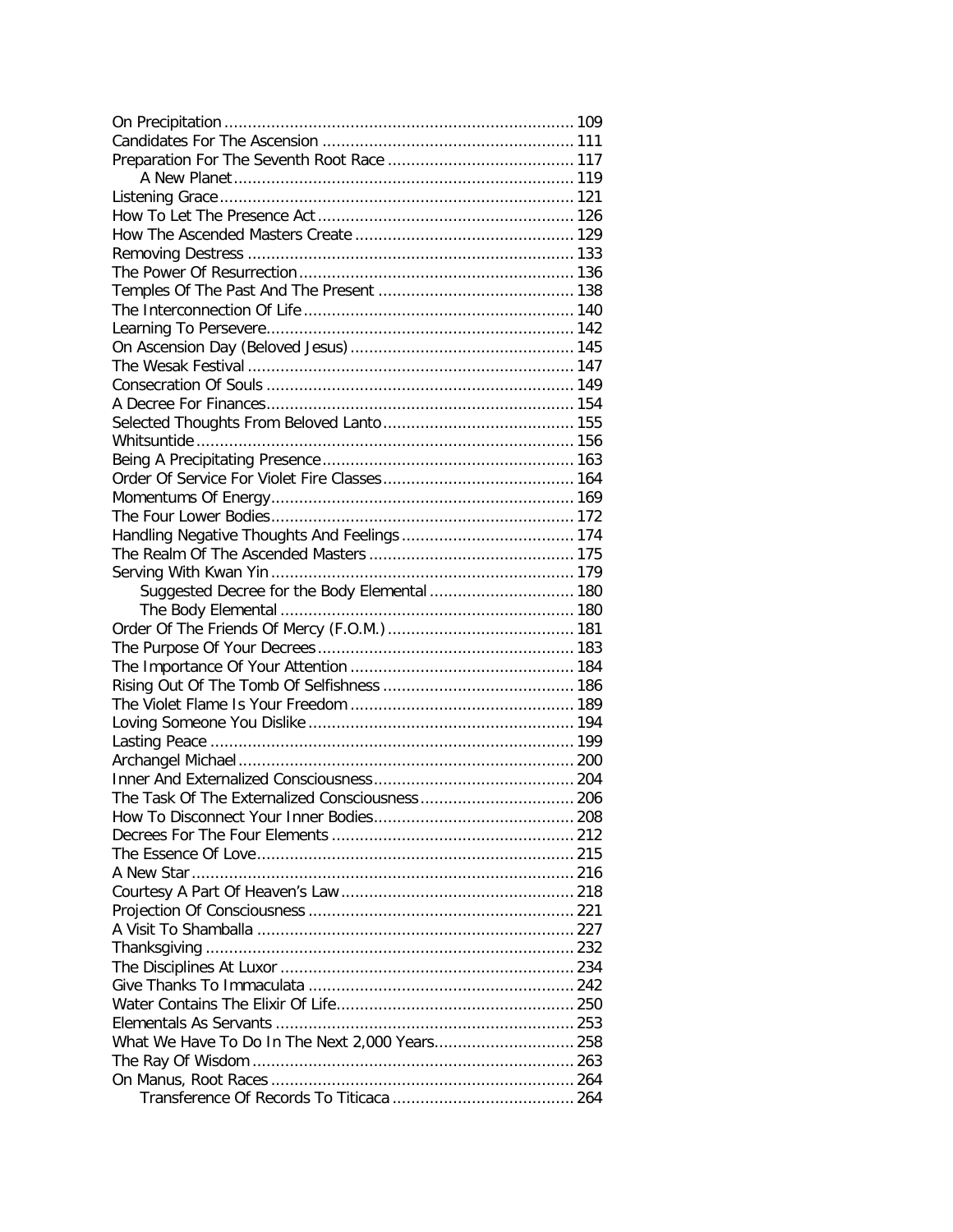| Love Is The Greatest Power In The Univerrse  296       |  |
|--------------------------------------------------------|--|
|                                                        |  |
|                                                        |  |
|                                                        |  |
|                                                        |  |
|                                                        |  |
|                                                        |  |
|                                                        |  |
|                                                        |  |
|                                                        |  |
|                                                        |  |
| Calling Forth The Immaculate Concept In Others  312    |  |
|                                                        |  |
|                                                        |  |
|                                                        |  |
| Make The Outer Mind The Mirror Of The Divine Mind  327 |  |
|                                                        |  |
|                                                        |  |
| You Are Again Called To Seek The Hole Grail Of         |  |
|                                                        |  |
|                                                        |  |
|                                                        |  |
|                                                        |  |
|                                                        |  |
|                                                        |  |
|                                                        |  |
|                                                        |  |
|                                                        |  |
|                                                        |  |
|                                                        |  |
|                                                        |  |
|                                                        |  |
|                                                        |  |
|                                                        |  |
|                                                        |  |
|                                                        |  |
|                                                        |  |
|                                                        |  |
|                                                        |  |
|                                                        |  |
|                                                        |  |